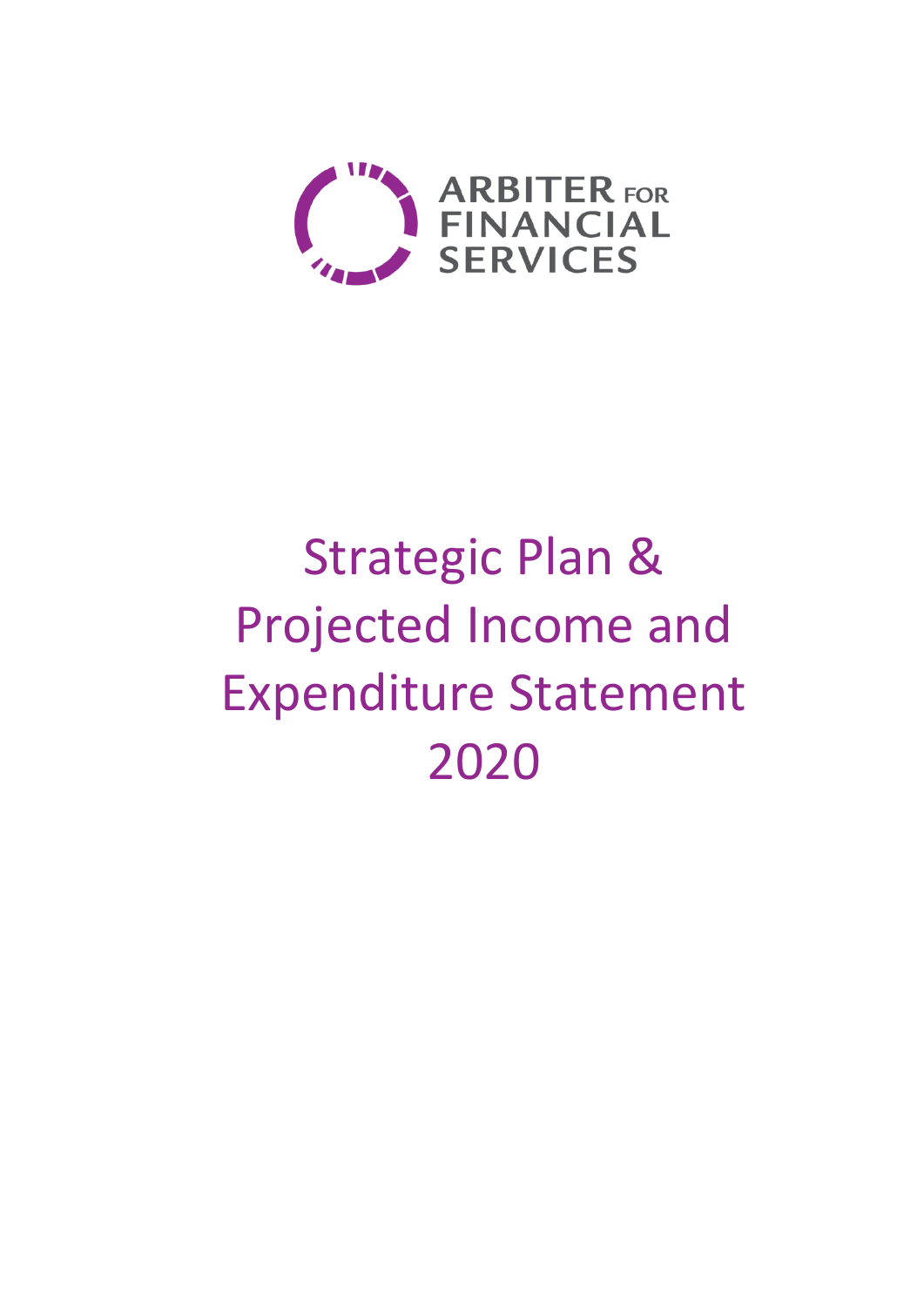**OFFICE OF THE ARBITER FOR FINANCIAL SERVICES**

*FIRST FLOOR, ST CALCEDONIES SQUARE, FLORIANA FRN 1530 MALTA V: +356 21249245 / 80072366 financialarbiter.org.mt*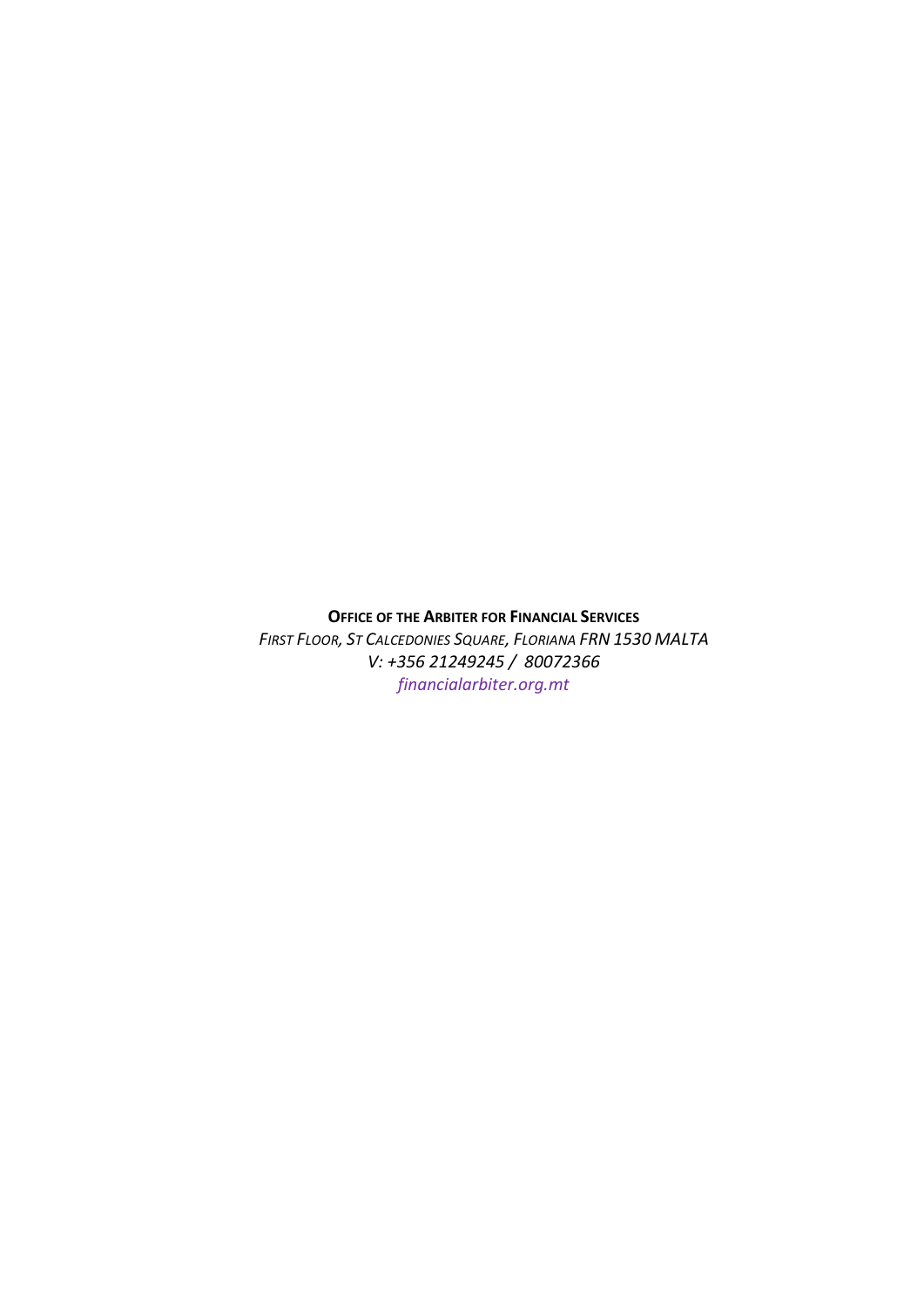# Table of Contents

| Annex 1 - Projected Income and Expenditure for 2019 (revised) and 2020 10 |
|---------------------------------------------------------------------------|
|                                                                           |

# Abbreviations

| Act         | Arbiter for Financial Services Act, 2016     |
|-------------|----------------------------------------------|
| ADR         | Alternative Dispute Resolution               |
| <b>OAFS</b> | Office of the Arbiter for Financial Services |

# Legislation (Malta & EU)

| Act XVI of 2016      | Arbiter for Financial Services Act, 2016 (Chapter 555 of the Laws<br>of Malta)                                       |
|----------------------|----------------------------------------------------------------------------------------------------------------------|
| <b>ADR Directive</b> | Directive 2013/11/EU on alternative dispute resolution for<br>consumer disputes (Directive on consumer ADR) OJ L 165 |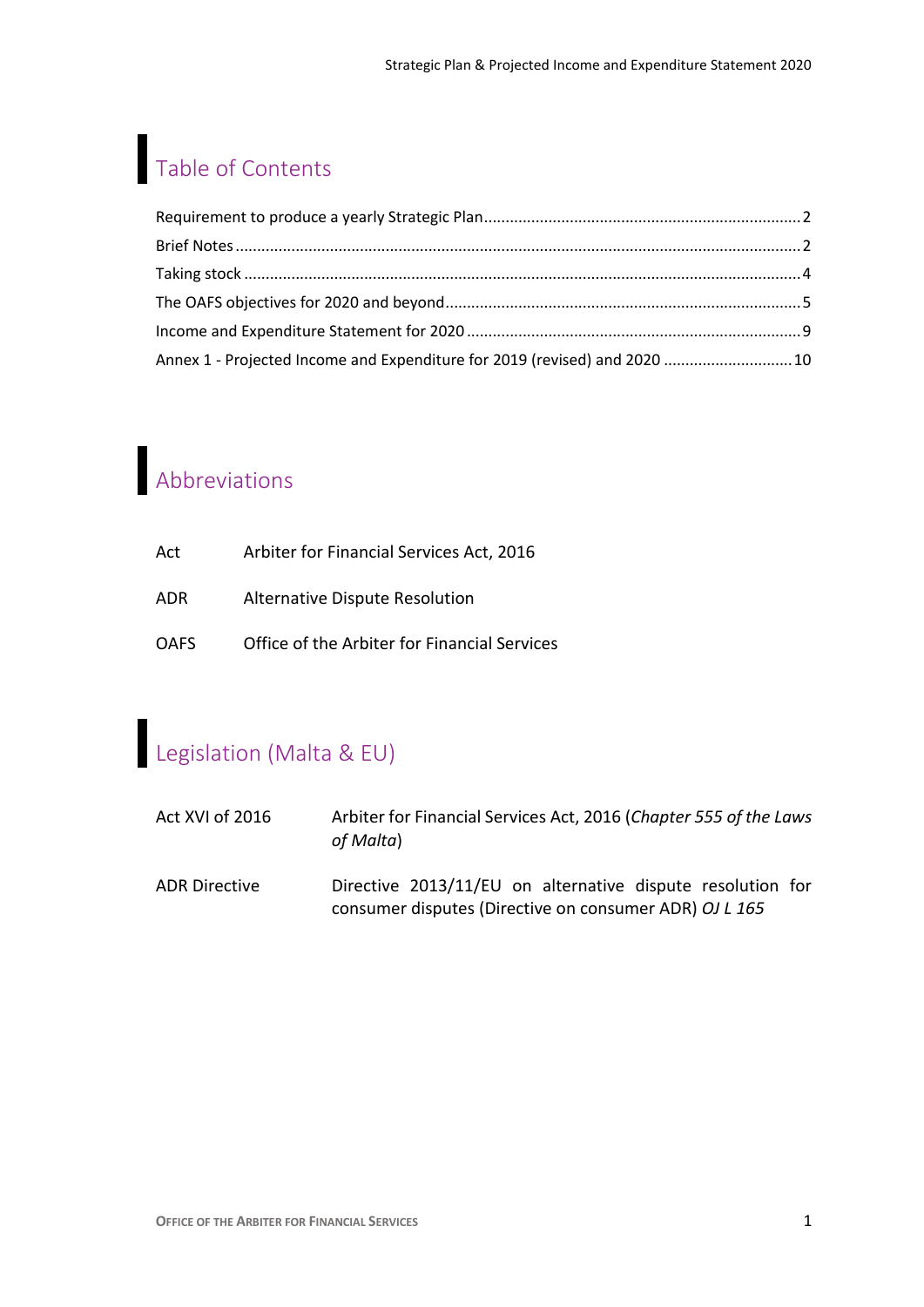### Requirement to produce a yearly Strategic Plan

Article 9(3) of the Act obliges the Board of Management and Administration of the Office of the Arbiter for Financial Services to prepare and approve a Strategic Plan for the year, in consultation with the Arbiter for Financial Services.

The report is required to specify the objectives of the activities of the OAFS for the

financial year concerned; the nature and scope of the activities to be undertaken; the targets and criteria for assessing the performance of the OAFS; and the uses for which it is proposed to apply the OAFS's resources.

A copy of the strategic plan, as approved by the Board, is required to be sent to the Minister for Finance who shall lay it on the Table of the House of Representatives and shall also be made available to the public.

## **Brief Notes**

#### **The Office of the Arbiter for Financial Services (OAFS)**

- Set up by law with power to mediate, investigate and adjudicate complaints filed by customers against all financial services providers.
- Composed of the Arbiter for Financial Services and the substitute Arbiter, if any, the Board of Management and Administration (the Board) and of such officers and staff members appointed or employed with the Office.

#### **Act XVI of 2016, Arbiter for Financial Services Act**

The legislation establishing the Arbiter for Financial Services - Act XVI of 2016 came into force on 18 April 2016. The Act was updated in April 2017 by virtue of Act XVI of 2017. Shortly after the coming into force of this Act, Government published Legal Notice 137 of 2017 titled "Arbiter for Financial Services (Designation of ADR Entity) Regulations, 2017". By virtue of this Legal Notice, the Minister for Finance, as the competent authority for the purposes of the ADR Directive, appointed the Office of the Arbiter for Financial Services as the ADR (Alternative Dispute Resolution) entity for financial services in Malta in accordance with the ADR Directive.

• Its day-to-day management is the responsibility of a Board (referred to as the Board of Management and Administration) headed by a chairperson. The Board is not in any way involved in the complaints' handling and decision-making process.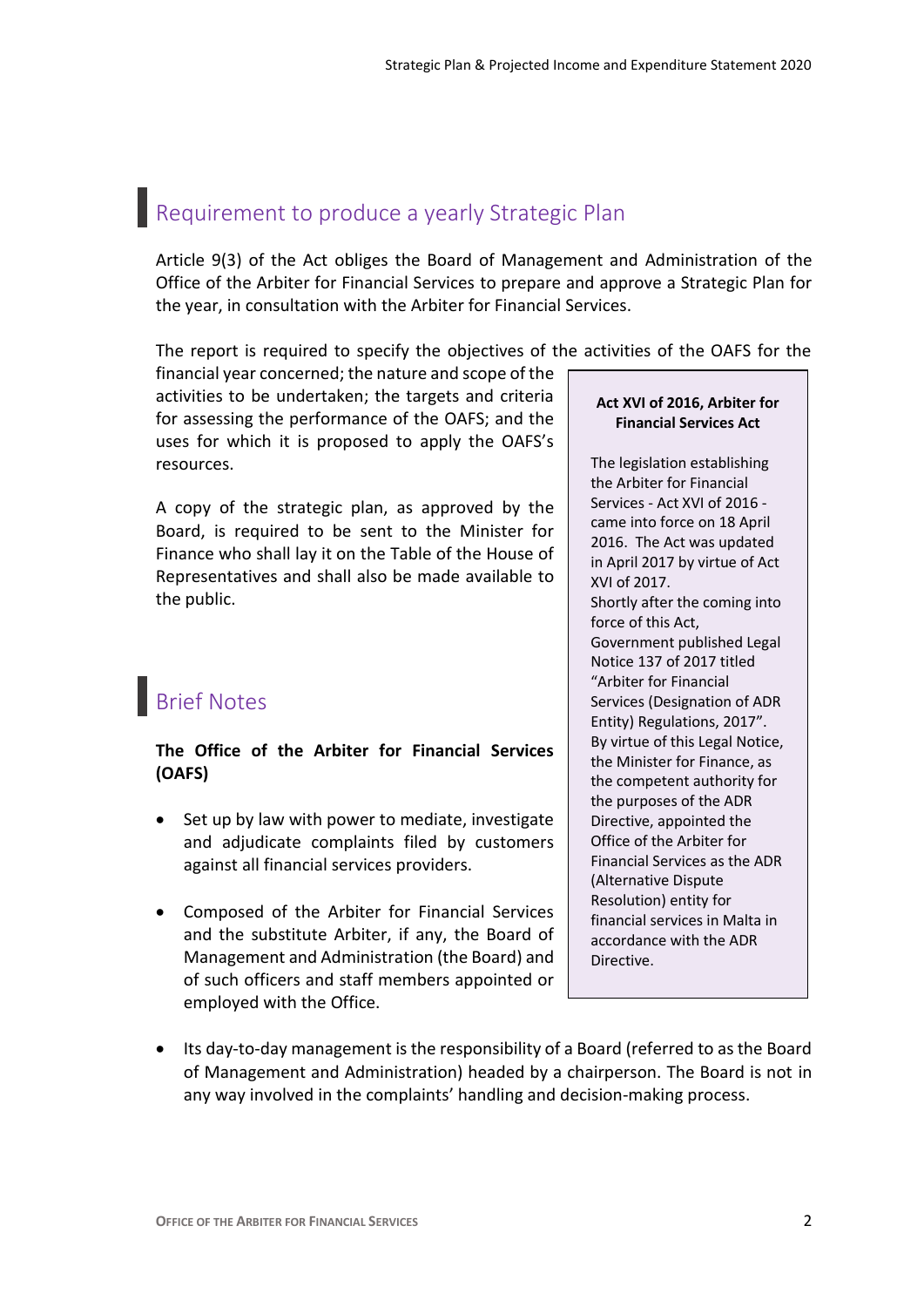#### **The Arbiter for Financial Services**

- Totally independent and impartial of all parties concerned to the complaint and is not subject to the direction or control of any other person or authority.
- Has the authority to determine and adjudge a complaint by reference to what, in his opinion, is fair, equitable and reasonable in the particular circumstances and substantive merits of the case.
- Is required to deal with complaints in a procedurally fair, informal, economical and expeditious manner.
- May, if he thinks fit, treat individual complaints made with the Office together, provided that such complaints are intrinsically similar in nature.
- Can make awards up to €250,000, together with any additional sum for interest due and other costs, to each claimant for claims arising from the same conduct.
- Decisions are binding on both parties but subject to appeal to the Court of Appeal (Inferior Jurisdiction).

#### **Complaints handling**

- Natural persons and micro-enterprises may lodge a complaint with the OAFS.
- Complaints may be lodged against all financial services providers, which are or have been licensed or otherwise authorised by the Malta Financial Services Authority or any other financial services law, which offers or have offered financial services in or from Malta.
- The charge for lodging a complaint with the OAFS is €25 which is reimbursable in full if the complainant decides to withdraw his complaint or the parties to the complaint agree on to settle the dispute.
- Before submitting a complaint with the OAFS, a customer has to give a financial service provider reasonable opportunity to deal with a complaint. Supporting evidence to this effect would be requested of the complainant.
- Complaints about the conduct complained of, which are or have been the subject of a law suit before a court or tribunal initiated by the same complainant on the same subject matter, will not be accepted.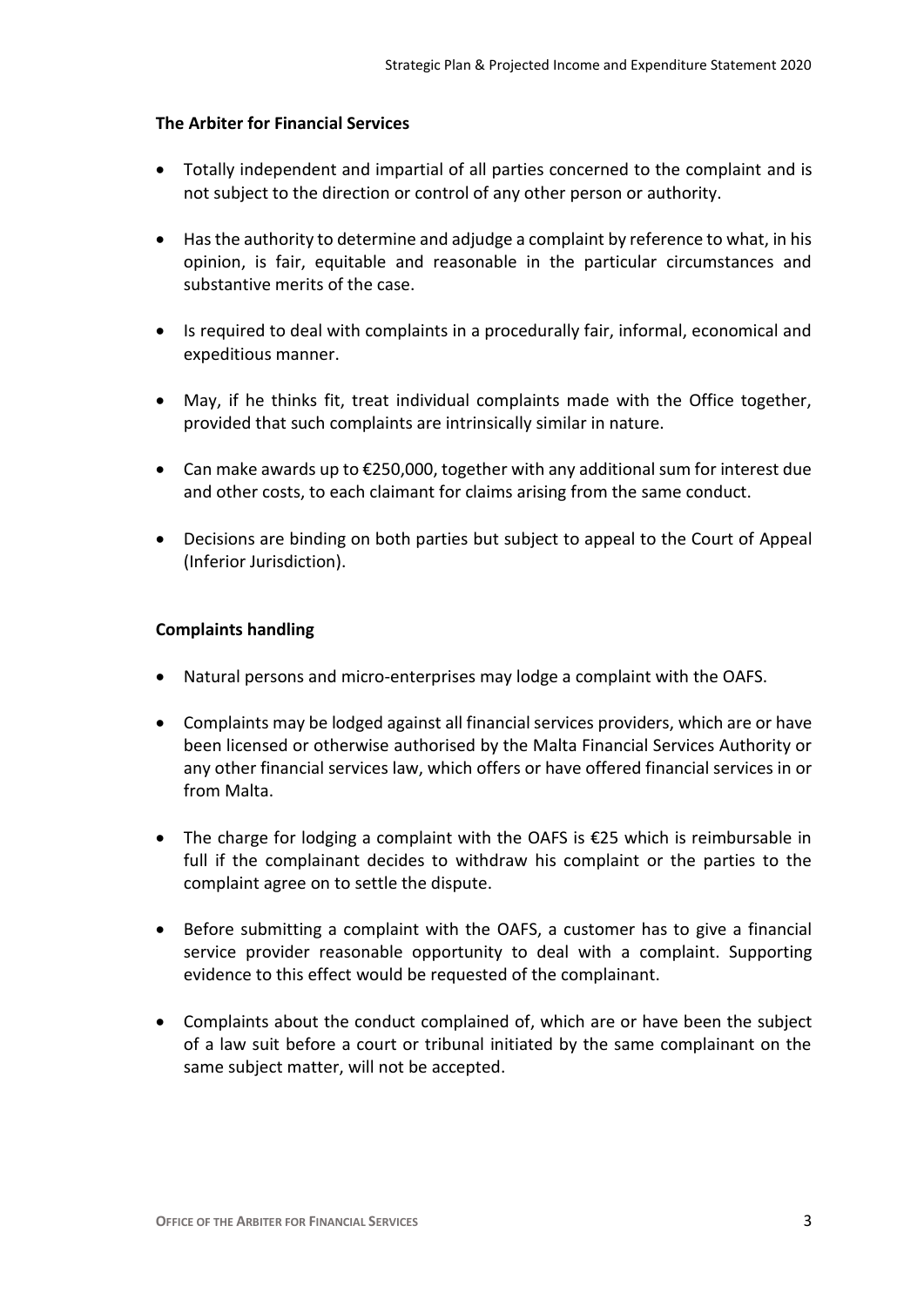# **Taking stock**

The OAFS workload is dictated by the number of complaints it receives and is therefore indeterminate.

During the first 10 months of 2019, a total of 93 complaints were registered by the Office, which is lower than that registered for the same period in 2018.

So far, complaints have averaged to around 180 new cases each year between May 2016 (when the OAFS had been setup) to December 2018. The number of complaints, however, is not indicative of the complexity of the underlying cases.

Around 40 per cent of the cases registered in 2019 so far concern an insurance matter. The remaining number of cases were evenly distributed between banking and investment services complaints. This marks a departure from previous years, where the major number of complaints received related to investment-services and pensions.

Other than those cases which have been referred to mediation, all cases have been called for a first hearing and only a few remain to be called for a second hearing.

As at October 2019, the Arbiter delivered 98 decisions but further decisions are expected to be delivered by year end. Most of the cases that await a final decision relate to investment services and pensions, which are complex to deal with and require substantial time to research, review and adjudicate. Since January 2019, a further 32 cases were closed following mediation or the provider agreed to settle prior to mediation.

Besides formal complaints, the OAFS also handles enquiries and minor cases which may either require the provision of information or informal intervention with the financial provider. The number of enquiries and minor cases received over the same period of 2019 amounted to just over 830 situations. Statistically, one can observe a rising trend of enquiries relating to banking and insurance.

The OAFS 2019 Annual Report will contain a summary of the Arbiter's decisions delivered during the year as well as highlights of main issues that have been brought up through enquiries.

As to mediation, although there were more instances (compared to previous years) in which providers accepted to refer the case to mediation, not more than 50% of cases received in 2019 had actually been referred to mediation. In the remaining half of the cases, either or both the complainant and/or the provider rejected the OAFS's invitation to refer their case to mediation. Mediation is voluntary but the OAFS encourages both parties to a complaint to attempt mediation especially when complaints would have been brought up following an impasse in communication. Mediation is conducted in private by an in-house mediator.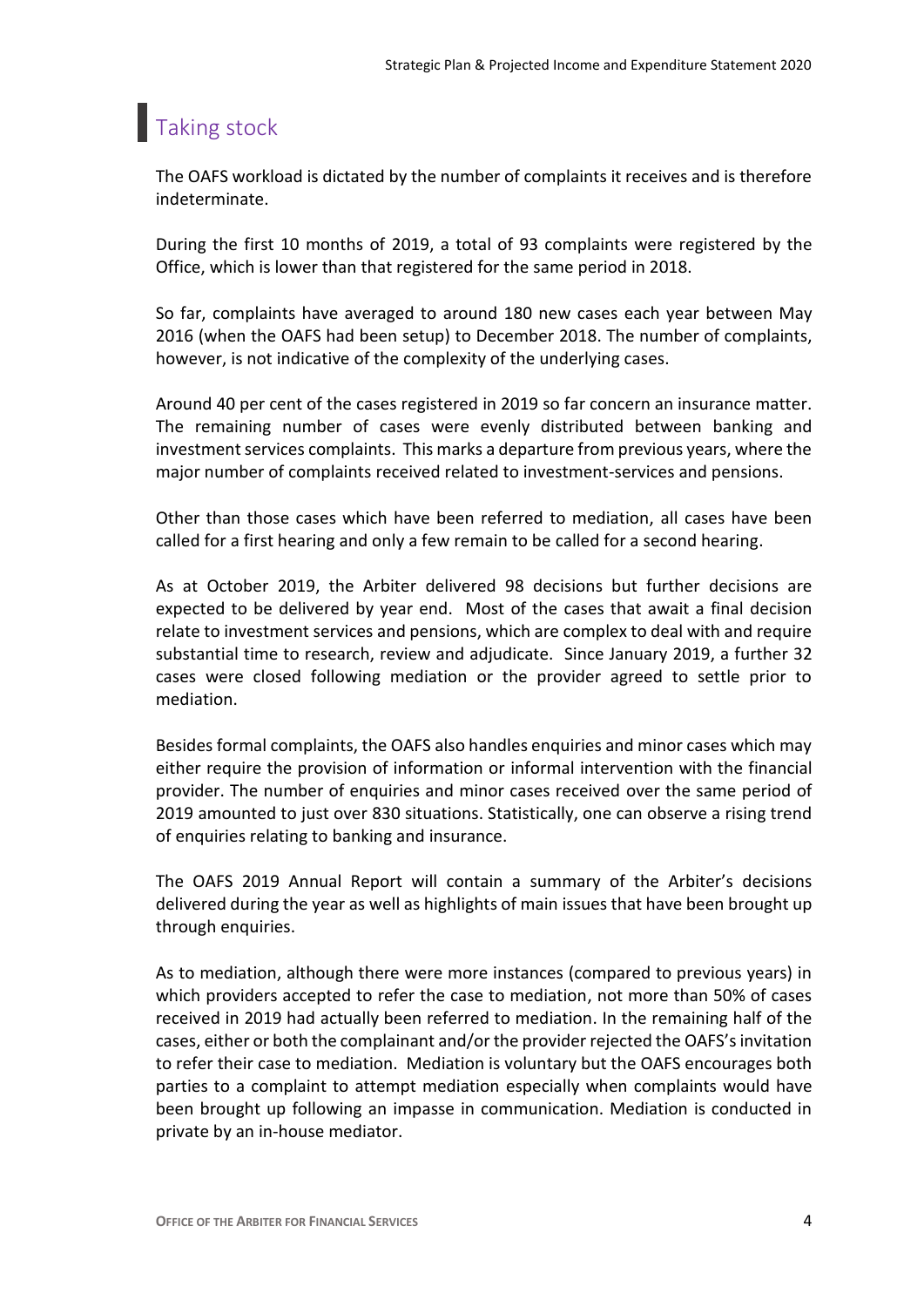### The OAFS objectives for 2020 and beyond

A number of objectives outlined in previous strategic plans have been met in full, while others are ongoing. As some projects take time to evolve and come to successful fruition, the OAFS's objectives for 2020 continue to build on those of previous years.

In its operations, the OAFS deals with the public and a range of private financial services providers. It is therefore reasonable to expect the OAFS to provide an efficient and transparent public service. Indeed, the OAFS's operational objectives continue to be built on accessibility, fairness, transparency, accountability, and independence.

The OAFS acknowledges that expectations are high and no effort will be spared to ensure that it delivers on the expectations that all stakeholders have of this Office.

In 2020, the OAFS will be harnessing greater use of technology in its endeavours to provide a better and streamlined level of service to its stakeholders. The OAFS has applied for and been awarded funding to upgrade its current website, develop and install a Case and File e-Solution System (CFES), and provide training to its staff members in relation to the management and update of the website and the CFES. Such funding was made possible through the European Commission's Consumer Programme to support access to alternative dispute resolution mechanism for consumers. Following a competitive public procurement procedure held earlier in 2019, a supplier has been contracted to design and implement this important project.

The five pillars of the OAFS's operational objectives are amplified below.

A. IMPROVING ACCESSIBILITY AND AWARENESS BY BOTH CUSTOMERS AND FINANCIAL SERVICES PROVIDERS ABOUT RIGHTS TO COMPLAIN, DEALINGS WITH FINANCIAL SERVICE PROVIDERS AND THE DISPUTE RESOLUTION PROCEDURE OF THE OAFS.

*The OAFS is required to provide an accessible service to both customers and financial service providers.* 

- i. During the first semester of 2020, a new user-friendly responsive website will be launched that should make it easier for consumers to engage with the OAFS. The website will also have a searchable facility, which will also extend to decisions issued by the Arbiter. The submission of electronic complaint forms and documents through a secure online environment will facilitate the processing of complaints especially for the increasing number of complainants residing outside Malta, which accounted to half of the complainants that submitted a complaint to the OAFS in 2019.
- ii. Some consumers may choose not to be represented when lodging a complaint with the OAFS offices. The OAFS will ensure that such consumers will not be disadvantaged or discouraged from accessing itsredress mechanism which has been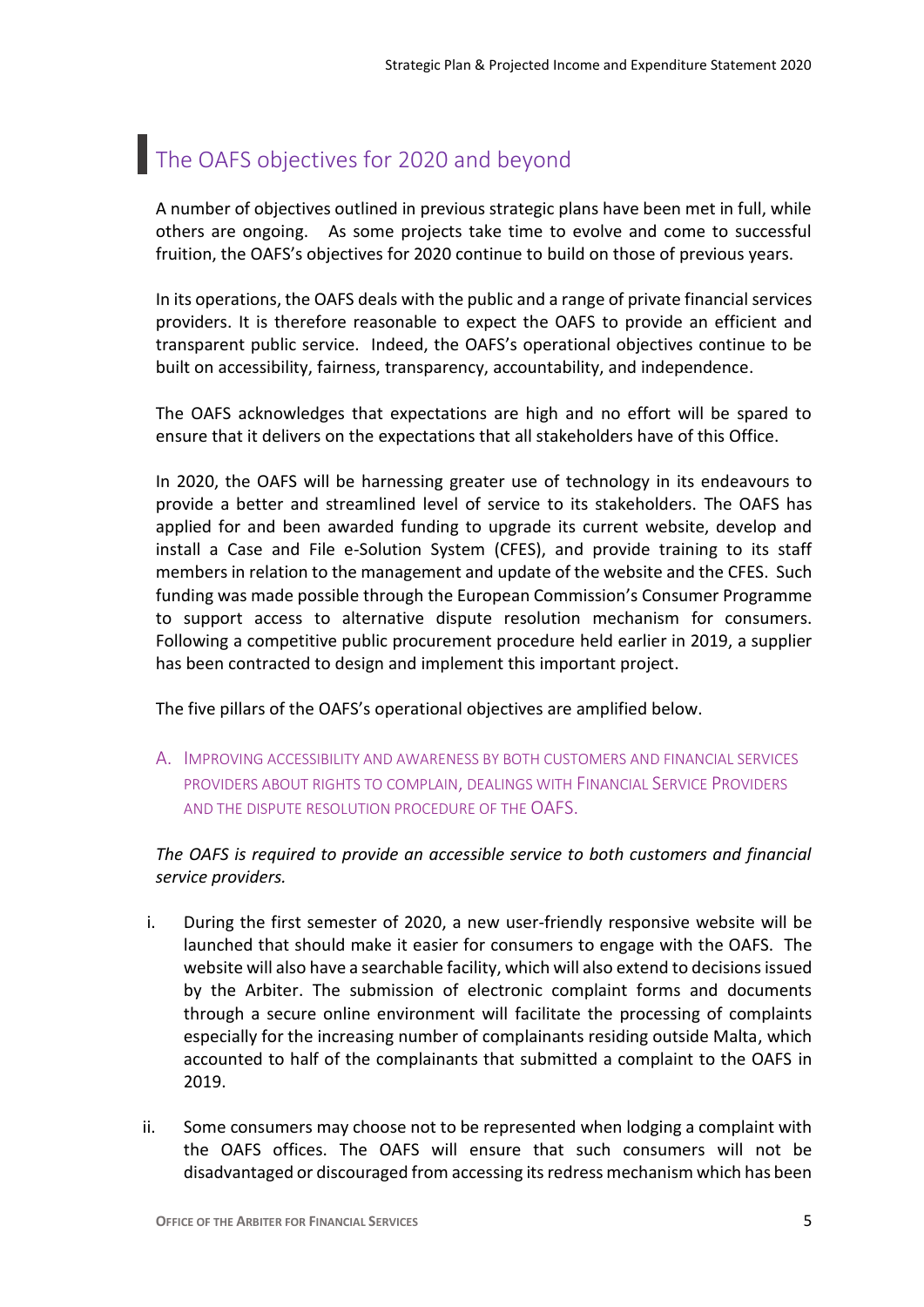designed to deal with complaints in a procedurally fair, informal, economical and expeditious manner.

iii. The OAFS will continue to disseminate information on its role to various interested bodies such as the media, statutory bodies, customer bodies, lawyers, financial sector representative bodies and to the general public.

#### B. RESOLVING COMPLAINTS IN ACCORDANCE WITH BEST PRACTICE AND THE HIGHEST STANDARDS OF CUSTOMER SERVICE

*As the handling of complaints is at the very heart of the OAFS's public service function, it must be ensured that such matters are treated with the highest standard of customer service – including courtesy, timeliness, confidentiality and impartiality. The approach of the OAFS in this area must be to seek to investigate and reach a resolution to the problem at issue.*

- i. Once tested and implemented, the new Case and File e-Solutions System should assist the OAFS with managing its case workload in a streamlined and efficient manner whilst facilitating the compilation of statistical reports in fulfilment of its obligations in terms of the ADR Directive. The system will meet enhanced data protection requirements.
- ii. Complaints will continue to be addressed promptly in order to facilitate their speedy and effective resolution having regard to the varying complexity of some cases, which can have significant implications for time scales.
- iii. As an ADR entity, the OAFS is encouraged by law to conduct mediation in an effective manner and it is the aim of the OAFS to strive to resolve cases informally and amicably by way of mediation. Although mediation is voluntary, both complainants and financial services providers ought to be amenable towards using mediation as a way to resolve their disputes.
	- C. EXECUTING THE OAFS'S ROLE AND INDEPENDENT FUNCTIONS IN A MANNER THAT IS TRANSPARENT AND ACCOUNTABLE AND TO LEAD BY EXAMPLE AS A MODEL OF BEST PRACTICE

*The OAFS is a public body, and the requirements of accountability and transparency are essential if it is to retain the confidence of the public. The OAFS's organisational structure will be continuously reviewed to ensure that it supports good internal and external communications, as well as the co-ordination of its activities, in order to achieve effective and optimal outcomes.* 

i. As the law stands, the Board is required to maintain a register of all decisions delivered by the Arbiter which become *res judicata*. Complementary to this, decisions of the Arbiter are available on the OAFS's website (www.financialarbiter.org.mt). The name of the complainant(s) is (are)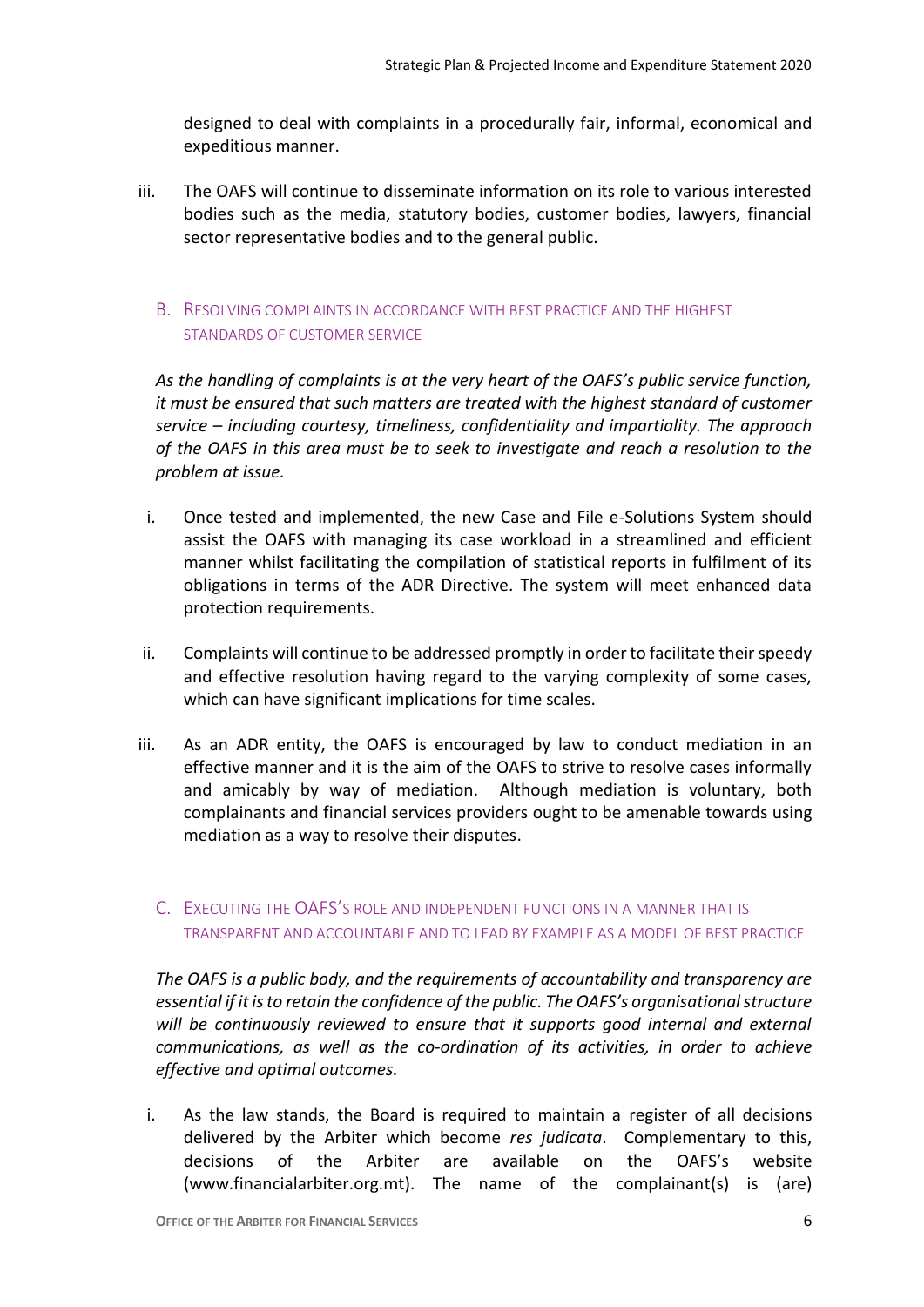pseudonymised. The new website will also have a searchable functionality for the Arbiter's decisions.

- ii. Besides the statutory requirement to submit an annual report as well as a strategy statement to the Minister for Finance, quarterly cash flow statements as well as half-yearly financial statements will continue to be submitted to the Ministry for as long as Government subventions continue to be made to the OAFS.
- iii. In terms of the ADR Directive, the OAFS is obliged to provide detailed information about its operations to the Minister of Finance, as competent authority in terms of and for the purposes of this Directive. The OAFS will discharge its duties under the Directive, as well as its obligations under its operative law, in its 2019 Annual Report.
- iv. Administration of the finance and HR role will be reviewed on an ongoing basis, including the annual audit of the OAFS financial records by the National Audit Office.
- v. Further refurbishment works will be carried out at the premises which house the OAFS offices to ensure a comfortable and safe working environment for staff members and visitors.
	- D. DEVELOP THE ABILITIES, SKILLS AND COMPETENCE OF STAFF SO AS TO ENSURE CONTINUED IMPROVEMENT IN ORGANISATIONAL PERFORMANCE

*The quality of the OAFS's service to the public is crucially dependent upon the capacity, performance and motivation of its staff. Moreover, if the staff are to give commitment to the work of the OAFS, it must show commitment to the development of its staff. In particular, the OAFS must make sure staff have opportunities to participate in internal and external training and development on a regular basis.* 

- i. To support and encourage continued staff training and development especially mediation – the OAFS will organise induction and support programmes, and encourage participation at external courses.
- ii. Regular staff briefings will be held to keep staff informed of general developments in financial services and customer service standards.
- iii. Further books and other technical materials will be acquired for internal use.
- iv. The staff handbook will be updated as necessary to cater for new and updates exigencies as they arise.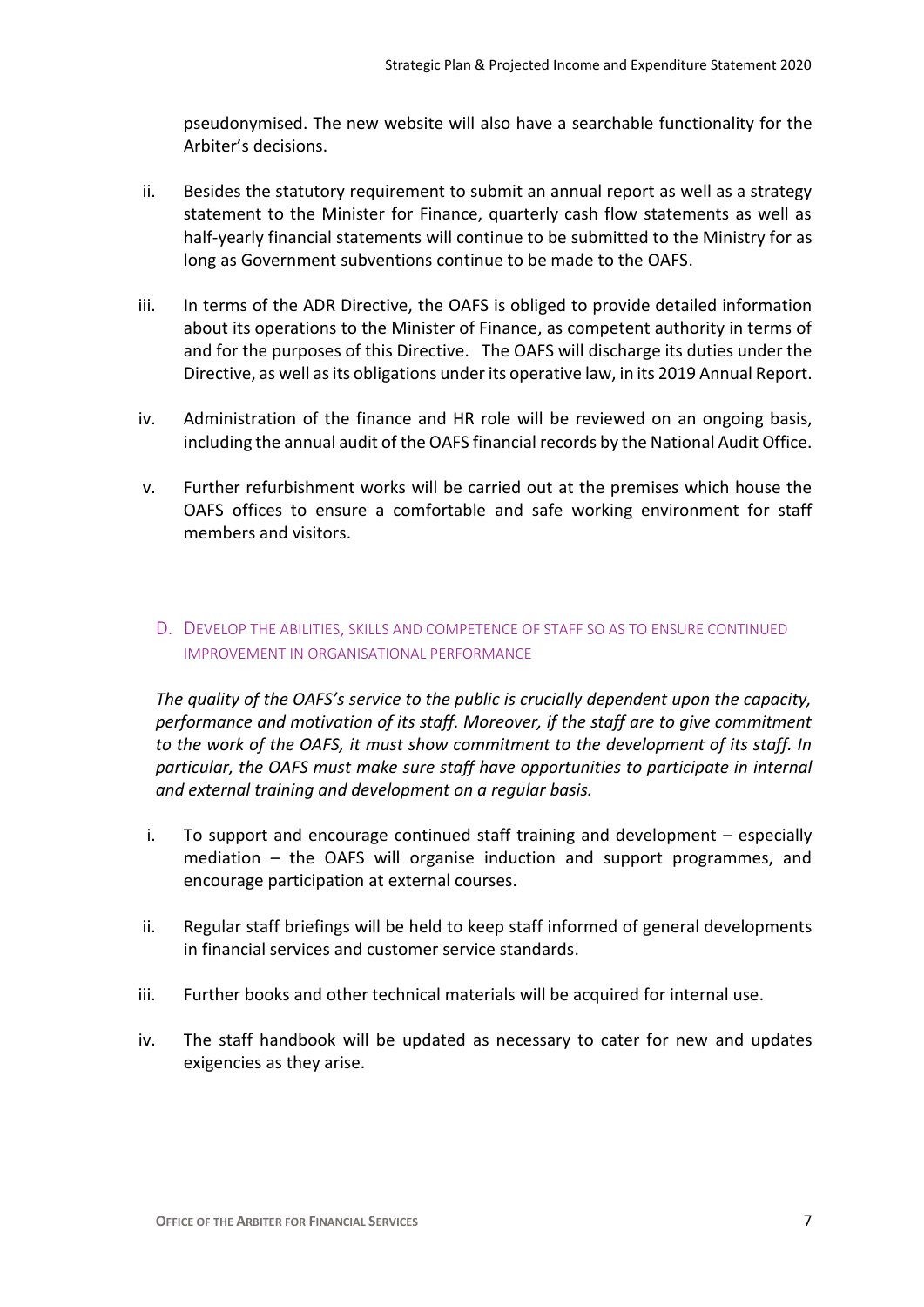#### E. EU AND INTERNATIONAL OBLIGATIONS

*The OAFS will continue to keep abreast with international developments in financial services and customer services to ensure that its techniques remain current and service standards primed to modern expectations.*

The OAFS is an active member FIN-NET, the financial dispute resolution network of national out-of-court complaint schemes in the EU.

It is also a member of the International Network of Financial Services Ombudsman Schemes (INFO Network). INFO is the worldwide association for financial services ombudsmen and other out-of-court dispute resolution schemes entrusted with resolving financial consumer Complaints.

The OAFS will continue working in close collaboration with FIN-NET and INFO to further enhance best practices in the resolution of financial services complaints.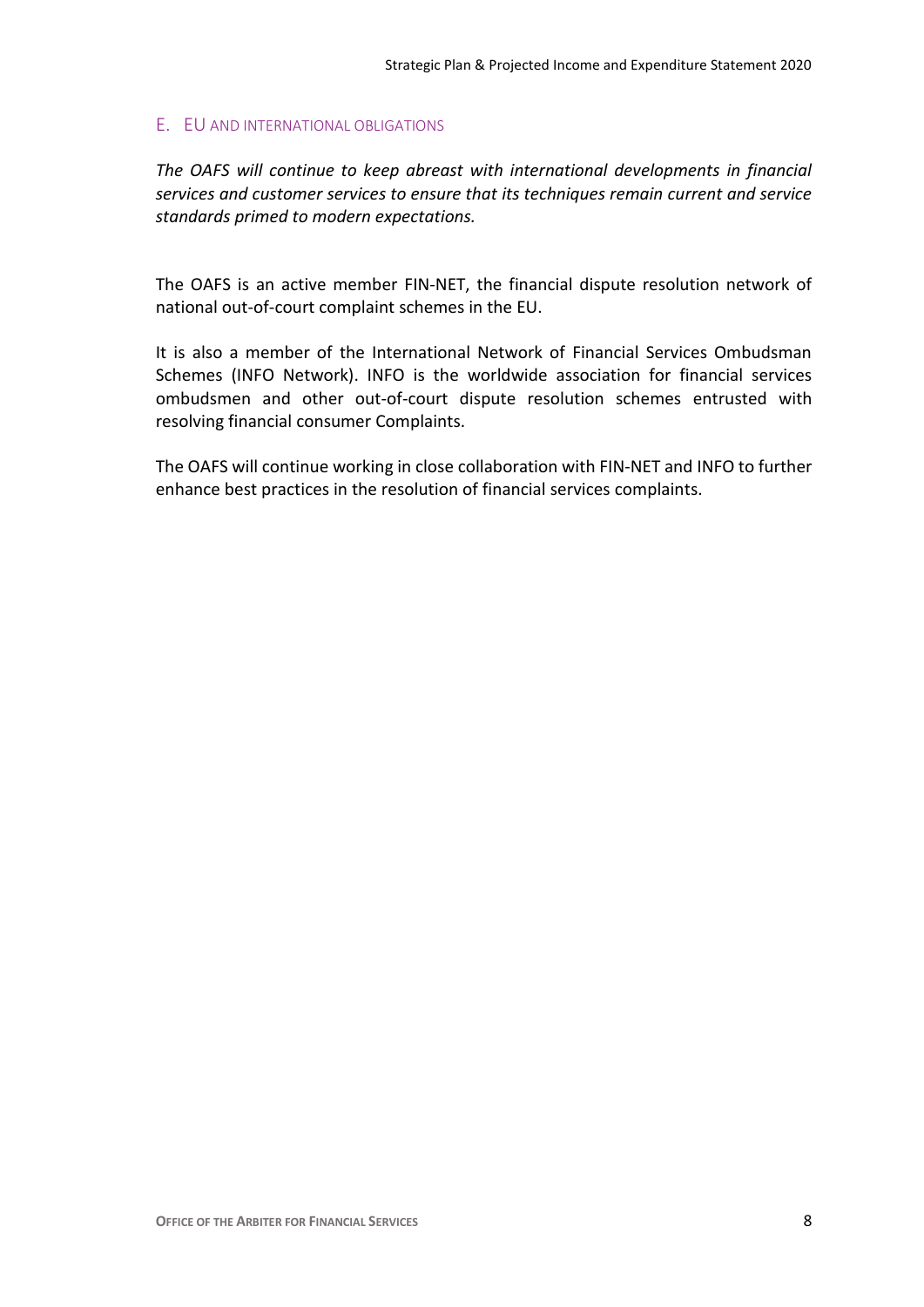### Income and Expenditure Statement for 2020

The provision of a professional and efficient service to all stakeholders who deal with the OAFS at any stage is a primary objective. For the OAFS to do so, it must have the appropriate financial resources.

Annex 1 outlines the financial plans for the OAFS for 2020. Circumstances may require changes and the Board shall ensure that these plans are kept under constant review for its relevance and effectiveness.

#### A. EXPLANATORY NOTES

#### **Legal basis**

In terms of article 9(2)(a) of the said Act, the Board of Management and Administration is required to prepare and approve a statement with estimates of income and expenditure relating to the OAFS for the year 2020.

The Board has approved the projected income and expenditure for 2020 (as featured in the last page of this document).

In terms of article 9(2)(c) and pursuant to article 9(2)(d), the OAFS's estimates for 2020 are being submitted to the Honourable Minister for Finance for his consideration.

#### **Assumptions**

#### *Income*

So far, the OAFS has been financed by means of subventions made available by the Ministry for Finance. However, the OAFS is still committed to raise levies, charges or fees as provided by the Act.

#### *Expenditure*

A major part of the OAFS's budget is allocated to salaries and benefits to staff. Other than the Arbiter for Financial Services (whose salary is reimbursable from the Consolidated Fund) and the chairman of the Board, the current staff complement of the OAFS is composed of the following officials:

- Two Case Analysts
- Two Customer Relations Officers
- One Officer in charge of mediation
- One PA to the Arbiter
- One Administrative Assistant
- One Receptionist
- One Support Staff
- One Driver

Further specialised staff may be recruited in 2020.